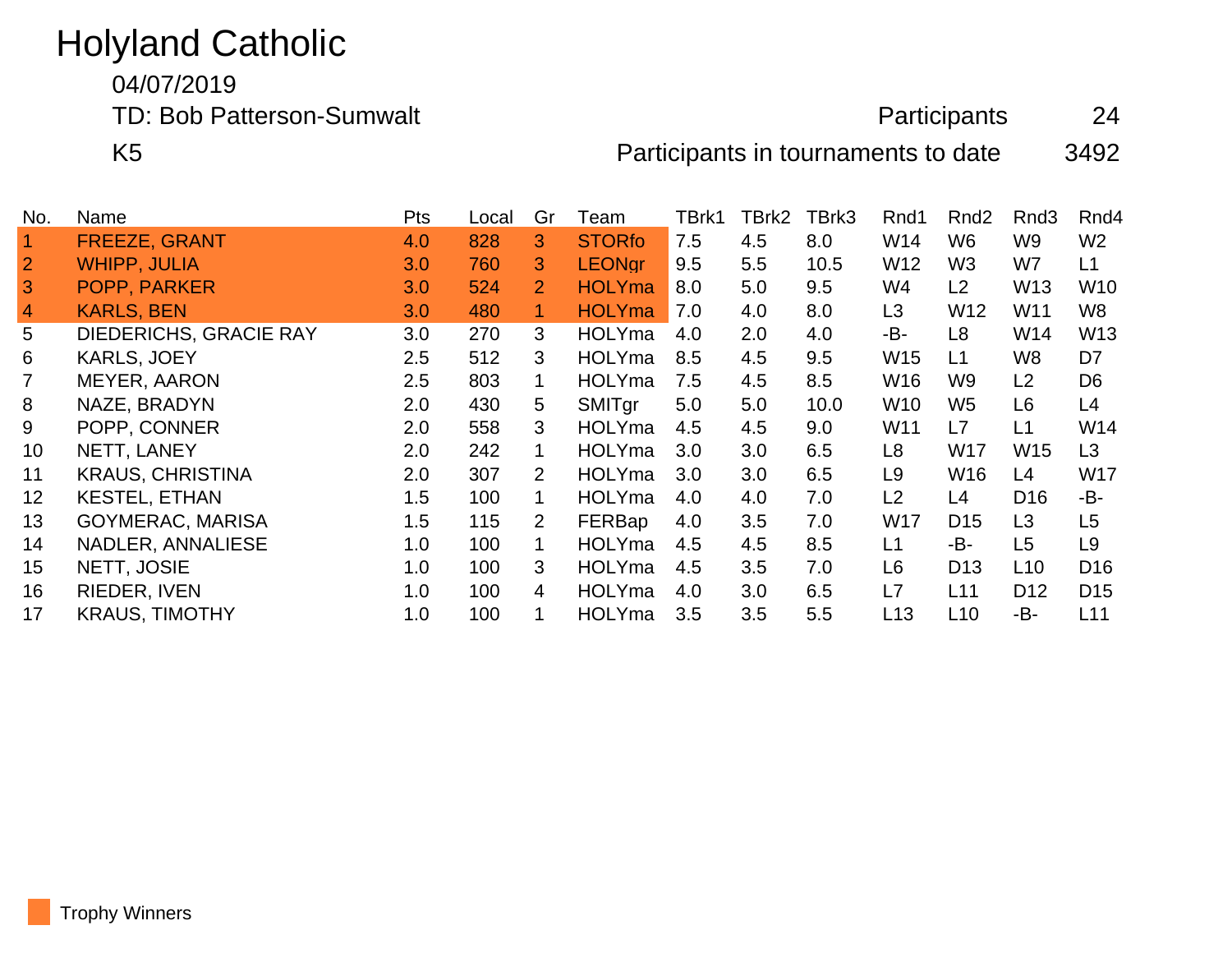## K12 Individual Standings

| No.             | Name                         | Pts           | Local | Gr | Team          | TBrk1 | TBrk2 | TBrk3 | Rnd1           | Rnd <sub>2</sub> | Rnd <sub>3</sub> | Rnd4           |
|-----------------|------------------------------|---------------|-------|----|---------------|-------|-------|-------|----------------|------------------|------------------|----------------|
| $\overline{1}$  | <b>WHIPP, DAVID</b>          | 4.0           | 1189  | 6  | <b>LEONgr</b> | 7.0   | 4.0   | 8.0   | W4             | W2               | W <sub>3</sub>   | W <sub>6</sub> |
| $\overline{2}$  | <b>BECKER, ISAIAH</b>        | 3.0           | 913   | 5  | <b>LEONgr</b> | 7.5   | 3.5   | 8.0   | W <sub>5</sub> | L1               | W7               | W4             |
| $\mathbf{3}$    | <b>SCHULIST, NOAH</b>        | $2.5^{\circ}$ | 852   | 6  | <b>APPLap</b> | 5.5   | 1.5   | 5.5   | D <sub>6</sub> | W7               |                  | -B-            |
| $\overline{4}$  | <b>GOYMERAC, CHRISTOPHER</b> | 2.0           | 817   | 6  | <b>APPLap</b> | 4.5   | 4.5   | 9.5   | L1             | W6               | W <sub>5</sub>   | L <sub>2</sub> |
| $5\overline{5}$ | <b>ROEHRIG, TREY</b>         | 2.0           | 604   |    | <b>HOLYma</b> | 2.5   | 2.5   | 5.5   | L <sub>2</sub> | -В-              | L4               | W7             |
| 6               | NAZE, MATTHEW                | 1.5           | 616   |    | <b>REDSgr</b> | 4.0   | 4.0   | 8.0   | D <sub>3</sub> | L <sub>4</sub>   | -B-              | L <sub>1</sub> |
|                 | FREUND, BRADY                | 1.0           | 253   |    | <b>HOLYma</b> | 3.5   | 3.5   | 6.5   | -B-            |                  |                  | L5             |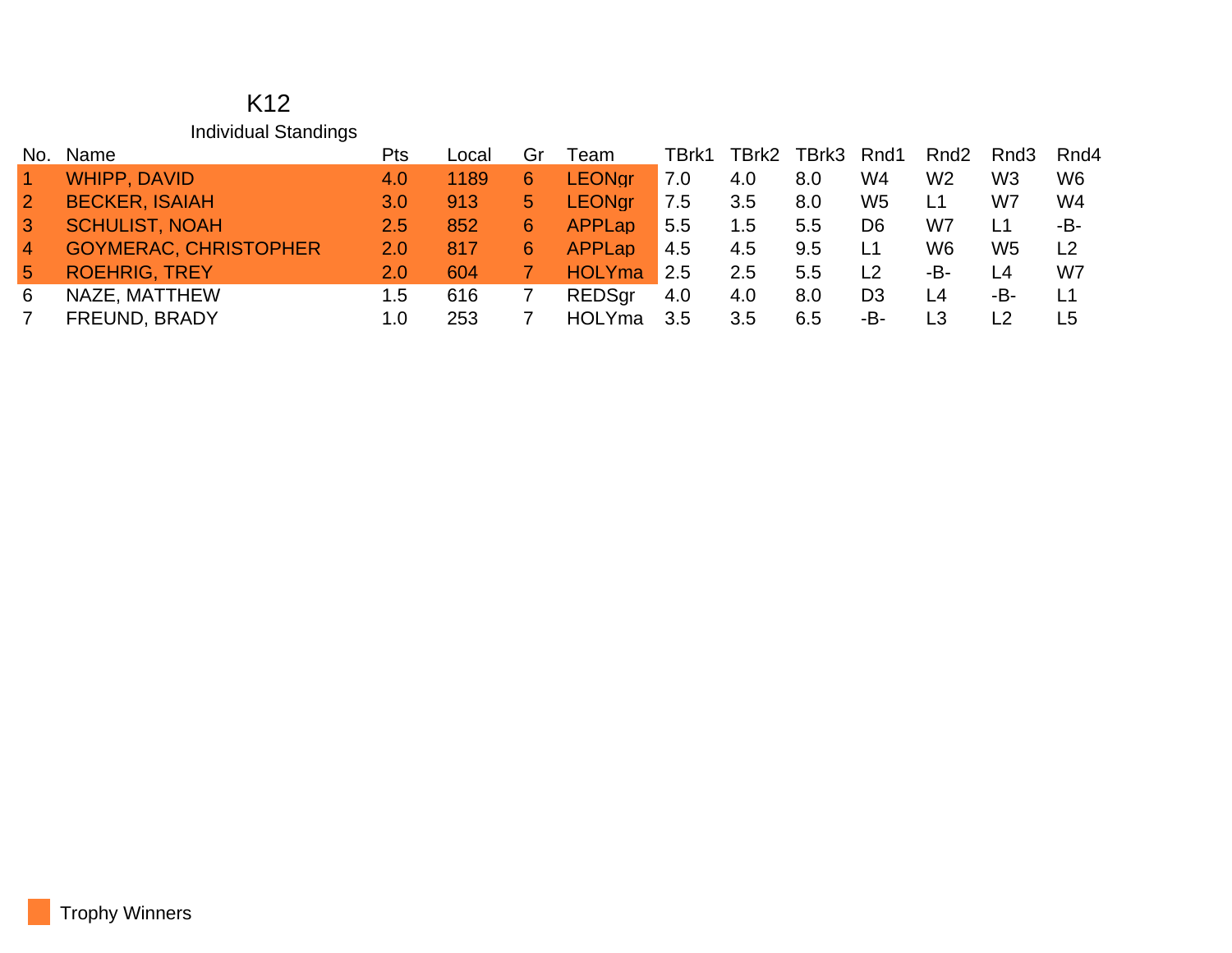## K5 Team Standings

| Plc | Name (Players: Top 4 used)       | Score | Med  | Solk | SBx2 | Cum  |
|-----|----------------------------------|-------|------|------|------|------|
|     | HOLYLAND CATHOLIC, MALONE (13)   | 11.5  | 15.5 | 31.0 | 35.5 | 25.5 |
|     | POPP, PARKER (3.0,524)           |       |      |      |      |      |
|     | KARLS, BEN (3.0,480)             |       |      |      |      |      |
|     | DIEDERICHS, GRACIE RAY (3.0,270) |       |      |      |      |      |

KARLS, JOEY (2.5,512)